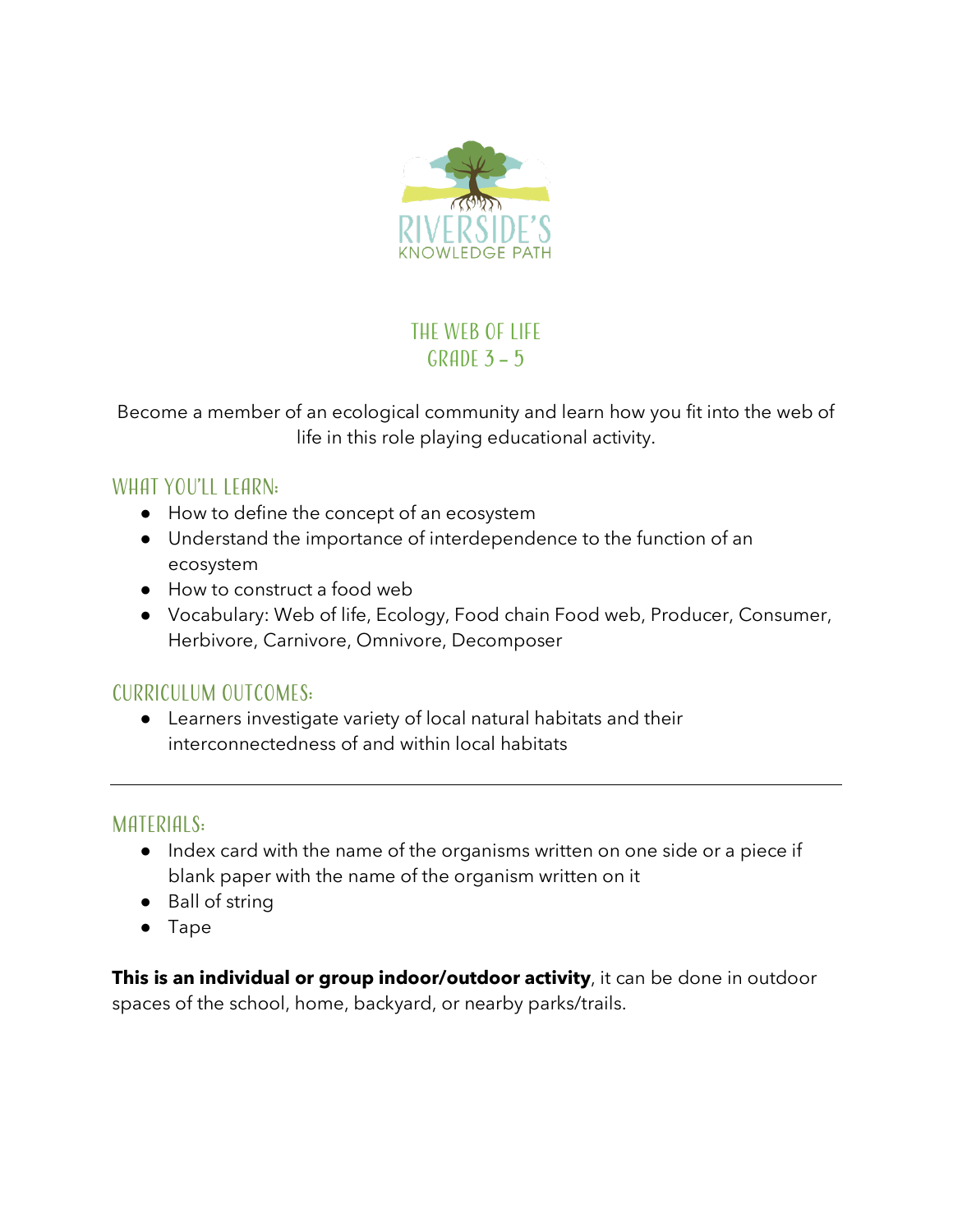#### WHAT TO  $DO:$

- Introduction:
	- o A forest has complex interactions with all the living and non-living parts of the ecosystem. In a forest, a community of living organisms are dependable upon each other in many ways. For example, our community consists of our school, neighbourhoods, towns, families and the forest that houses our knowledge path.
	- o Form an understanding of the ecological community with the identification of Greek words 'Oikos' (house) and 'logos' (study of) as the basis of word "ecology". Ecology is a study of how plants and animals interact with one another and the environment that they live in.
- Brainstorming session:
	- o Encourage the class to name some of the members of ecological communities. Some suggestions are forests, fields, streams, oceans, a lake, our backyard, a pond, or a fallen log.
	- o Encourage students to name the members of these communities. Example, trees, shrubs, grass, wildlife, insects, fish, fungi, bacteria, lichen are part of the forest community. Oceans have things such as fish, seaweed, clams, snails, algae, bacteria. A fallen log has fungi, bacteria, sow bugs, centipedes, mice, moss and so on.
	- o The forest community distributes energy to all community members. Energy entering the ecosystems such as sunlight is transferred by the producers into chemical energy made during photosynthesis. The energy is transferred to all the organisms through the food web.
	- o Plants are the producers of the ecosystems. They use sunlight to produce energy in the form of photosynthesis. Herbivores eat plants, carnivores are animals that eat other animals, omnivores eat both plants and animals. Decomposers break down waste materials and recycle in a form that plants could use it again. If we take all the food chains and examine their relationship with each other, we have a food web.
	- o Brainstorm the concept of interdependence and adaptations within the community. Some ideas are,
		- They all need energy (concept of interdependence)
		- The success of a community depends upon the success of individuals. Example, what will happen to the school if there were no teachers or students (interdependence)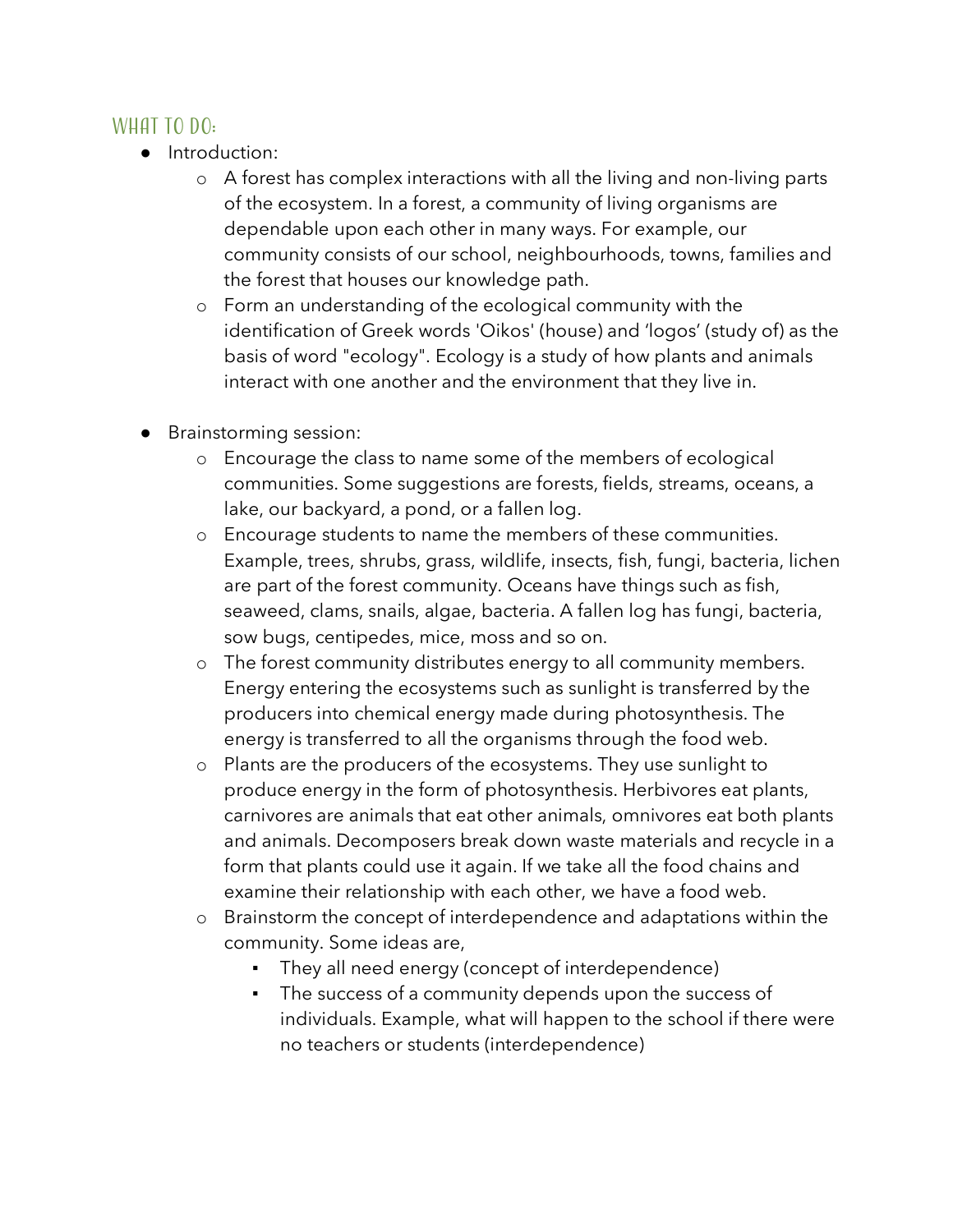- The success of individuals depends upon the success of the community, example, what will happen if we don't have hospitals, grocery stores? (interdependence)
- Organisms react to changes in their community. For example, what if deer ate all the grass in the area it was foraging (concept of adaptations)
- The community changes in response to changes by individual organisms. Example, more people, more houses (adaptations)
- Food web Activity:
	- o When something happens to one part of the ecological community, everything that is connected to it is affected.
	- o Encourage the students to play the role of a member of the forest community. Students should represent producers, herbivorous, carnivorous, decomposers, humans.
	- o Provide every student with an index card with the organism name on one side. Motivate them to research about the community member and write the information on the other side of the card. Students should provide information on,
		- Where do they live?
		- What do they eat?
		- What other organisms might eat them?
		- How do they interact in the community? (with other plants and animals)
	- o After the students are done with it, have them form a circle, get them tape their cards on their shirts so that other students can see what part of the community they represent.
- Making a food web:
	- o Have the students share the information about the organism that they are representing
	- o Hand over the end of a ball of string to one of the producers (plants)
	- o Let the producer hold the string and pass the ball to the organism that eats it, then that organism passes the ball to the other organism who preys upon it.
	- o Pass the ball to the decomposer. Continue with the process till everyone is connected